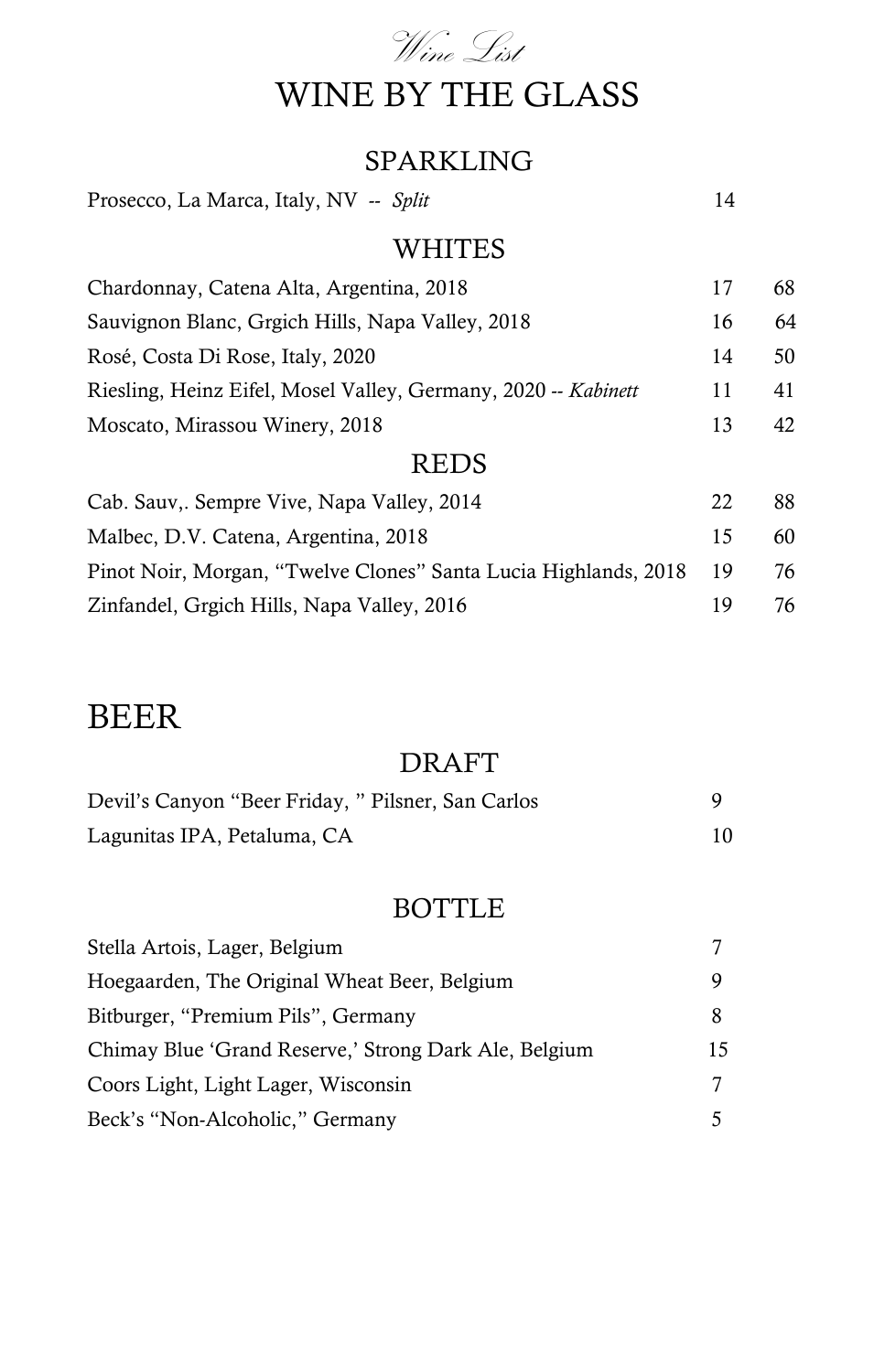

## "THE LAST CIGAR"

*Single Last Chance Bottles - Limited Availability*

### CABERNET SAUVIGNON

| Affinity, Robert Craig Winery, Napa Valley 2018                  | 130 |
|------------------------------------------------------------------|-----|
| Buehler Vineyards, St. Helena, 2016                              | 100 |
| Far Niente, Bella Union, Napa Valley, 2016                       | 130 |
| Kenwood Vineyards, 'Six Ridges,' Alexander Valley, 2016          | 95  |
| Lion Tamer, "The Hess Collection, "Napa Valley, 2017             | 110 |
| La Jota Vineyards, Howell Mountain, Napa Valley, 2016            | 175 |
| Allomi, "The Hess Collection," Napa Valley, 2018                 | 85  |
| Martin Ray Vineyards, Napa Valley, 2017                          | 85  |
| Mount Veeder Winery, Napa Valley, 2015                           | 130 |
| Staglin Family Vineyards, "Salus," Rutherford—Napa Valley, 2014  | 195 |
| <b>MERLOT</b>                                                    |     |
| Sterling "Three Palms Vineyard," Napa Valley, 2004               | 110 |
| Hill Family Estate, Napa Valley, 2015                            | 95  |
| La Jota Vineyards, Howell Mountain, Napa Valley, 2018            | 160 |
| ZINFANDEL                                                        |     |
| Lange Twins Vineyards "Centennial," Lodi, 2014                   | 95  |
| ITALY, FRANCE, SPAIN, ARGENTINA                                  |     |
| Chianti Classico, Reserva, Casina Del Giglio, Toscana, 2005      | 90  |
| Allegrini La Poja, Veneto, 2000                                  | 150 |
| PrimaVoce "Arceno," Toscana, 2004                                | 90  |
| Allozo Tempranillo "Gran Reserva," Spain, 2008                   | 80  |
| Coto De Imaz "Rioja," Spain, 2005                                | 85  |
| Dona Paula Tupungato, Valle De Uco, Mendoza Argentina, 2016      | 80  |
| Paternina "Clisos," Tempranillo Reserva Rioja, Spain, 2006       | 80  |
| Vincent Girardin, Aloxe-Corton, Burgundy, France, 2017           | 95  |
| Chateau Les Aubiers, Bordeaux, France, 2016                      | 95  |
| Chateau Hyot, Castillon Cotes De Bordeaux, France, 2016          | 95  |
| Chateau De Ribebon, Grand Vin De Bordeaux, France, 2016          | 95  |
| Chateau Dutruch Grand Poujeaux, Moulis-en-Medoc, Boudreaux, 2015 | 90  |
| Lassegue, Saint Emilion Grand Cru, Boudreaux, France, 2017       | 90  |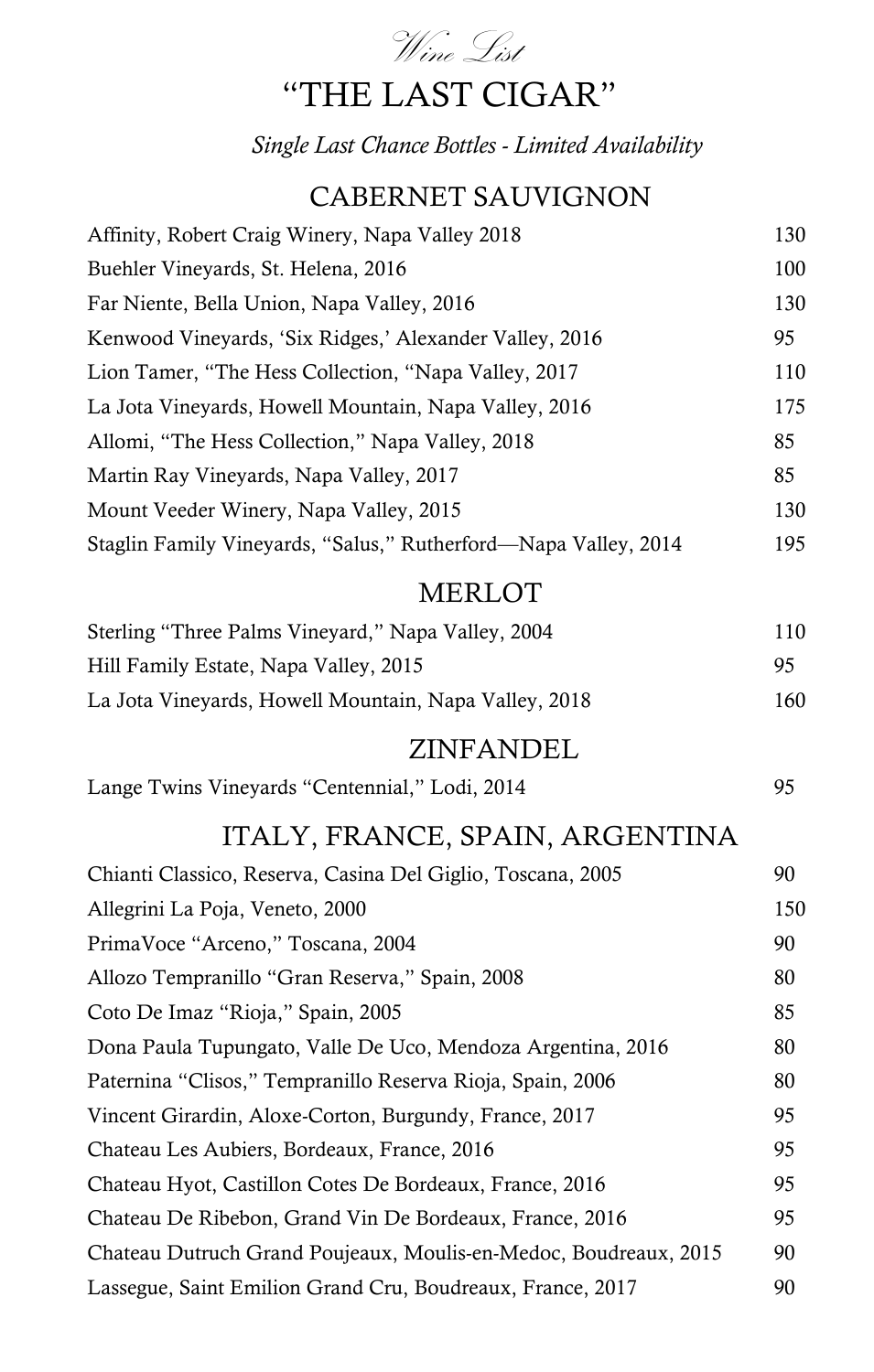

### "THE LAST CIGAR" 1.5 L MAGNUM BOTTLES

*Single Last Chance Bottles- Limited Availability*

### CABERNET SAUVIGNON

| Appellation Collection, "Beringer," Knights Valley, 1998 | 600   |
|----------------------------------------------------------|-------|
| Faust, Napa Valley, 2018                                 | 350   |
| Groth "Reserve," Oakville – Napa Valley, 2015            | 400   |
| Inglenook, "Rubicon," Napa Valley, 2016                  | 550   |
| Joseph Phelps, "Insignia," Napa Valley, 2016             | 1,200 |
| Joseph Phelps, Napa Valley, 2018                         | 375   |
| Silverado Vineyards, Napa Valley, 2016                   | 275   |
| Ste. Michelle Vineyards, Colombia Valley, 2015           | 175   |
| The Prisoner, Napa Valley, 2018                          | 250   |

#### PINOT NOIR

Sanford, Santa Rita Hills, 2015 180

#### ESOTERIC REDS

| Dominio De Nogara, Crianza, Spain, 2004                             | 200 |
|---------------------------------------------------------------------|-----|
| Catena Alta, Malbec, Catena Zapata, "Historic Rows" Argentina, 2011 | 200 |
| Umberto Cesari Romagna Sangiovese Riserva, 2002                     | 250 |

#### HALF BOTTLES

| 942 Ridge, Zinfandel, Geyserville, 2017             | 48 |
|-----------------------------------------------------|----|
| 838E Ridge, Cabernet, Geyserville, 2016             | 64 |
| 838F Long Meadow Ranch, Napa Valley, 2016           | 54 |
| 942B Clos Des Menuts, Saint Emilion Grand Cru, 2014 | 38 |
| 942D Piper-Heidsieck Champagne, Rose Sauvage        | 45 |
| 942F Drappier, Carte d'Or Brut, Champagne           | 55 |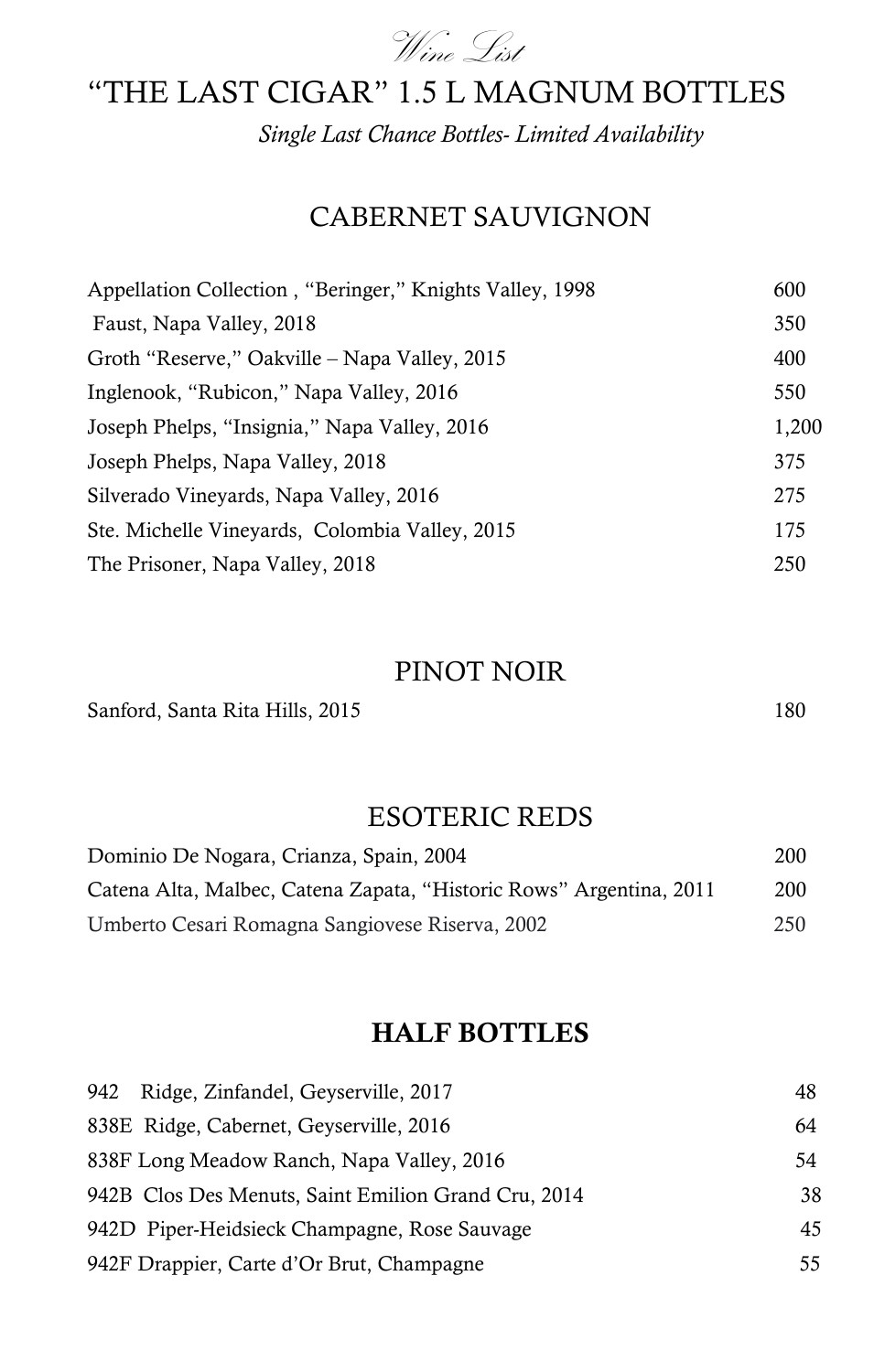

## CHAMPAGNE & SPARKLING

| 101 | Dom Perignon, France, 1992, 1999                            | 355  |
|-----|-------------------------------------------------------------|------|
| 115 | G.H. Mumm "Cordon Rouge," Brut, France, NV                  | 85   |
| 112 | Krug, Grande Cuvee Brut, France, NV                         | 400  |
| 104 | Louis Roederer, "Brut Premier," Reims, France, NV           | 95   |
| 111 | Moet & Chandon, Brut Imperial Rose, France, NV              | 140  |
|     |                                                             |      |
| 110 | Domaine Chandon, Etoile Rose, California, NV                | 85   |
| 113 | J. "Cuvée 20," Sonoma County, NV                            | 65   |
| 105 | Roederer Estate "Estate Bottled," Brut, Anderson Valley, NV | 70   |
| 116 | Scharffenberger, Brut, Mendocino County, NV                 | 65   |
|     |                                                             |      |
| 109 | Louis Roederer, 'Cristal,' France, 2013                     | 575. |

## CHARDONNAY

| 201 | Cakebread Cellars, Napa Valley, 2017        | 78  |
|-----|---------------------------------------------|-----|
| 207 | Nickel & Nickel, Russian River Valley, 2020 | 80  |
| 202 | Grgich Hills, Napa Valley, 2016             | 85  |
| 204 | Frank Family Vineyards, Napa Valley, 2019   | 68  |
| 211 | Vine Cliff, Napa Valley, 2015               | 75  |
| 215 | ZD, Carneros, 2016                          | 120 |

# SAUVIGNON/FUME BLANC

|     | 251 Duckhorn, Sauvignon Blanc, Napa Valley, 2015    | 50   |
|-----|-----------------------------------------------------|------|
| 254 | Twomey, Sauvignon Blanc, Napa & Sonoma County, 2016 | - 52 |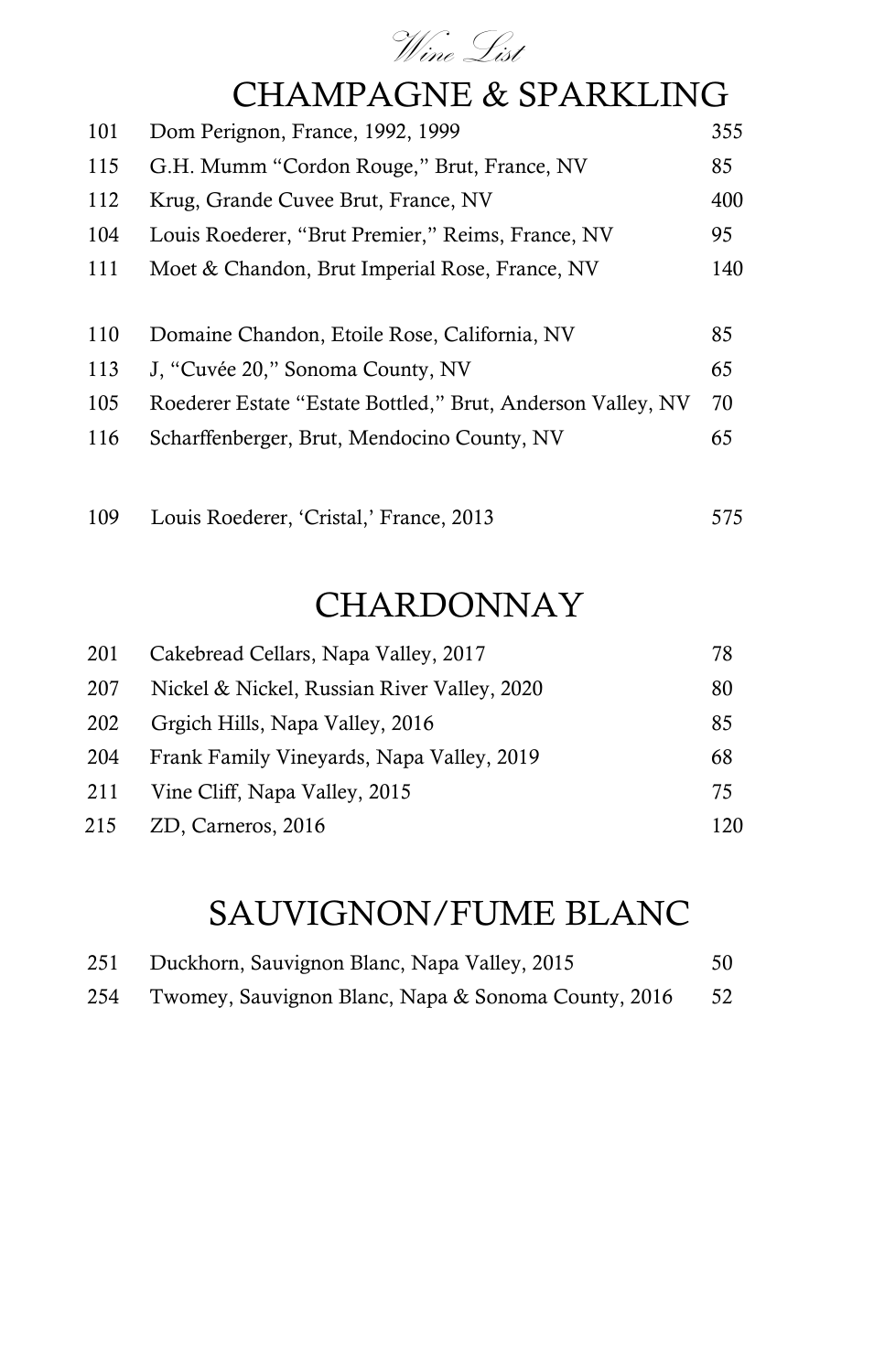# Wine List CABERNET SAUVIGNON

| 501              | Rodney Strong Vineyards, 'Brothers, 'Alexander Valley, 2015          | 130 |
|------------------|----------------------------------------------------------------------|-----|
| 503              | Rodney Strong Vineyards, 'Rockaway,' Alexander Valley, 2015          | 135 |
| 505              | Heitz Cellar, Napa Valley, 2013                                      | 130 |
| 506              | Round Pond Estate, Rutherford—Napa Valley, 2014                      | 130 |
| 507              | Cakebread Cellars, Napa Valley, 2016                                 | 150 |
| 508              | Darioush, Napa Valley, 2018                                          | 260 |
| 508B             | La Jota Vineyards, Howell Mountain Estate, Napa Valley, 2016         | 285 |
| 508C             | Cardinale, Oakville, Napa Valley, 2014                               | 600 |
| 508D             | Jarvis, 'Estate Grown,' Napa Valley, 2014                            | 300 |
| 509              | Heitz Cellar, Martha's Vineyard, Napa Valley, 2009                   | 450 |
| 509B             | B.V. Georges De Latour Private Reserve, Napa Valley, 2018            | 250 |
| 510              | Jordan, Alexander Valley, 2015 & 2016                                | 140 |
| 512              | Staglin Family Vineyards, "Salus," Rutherford—Napa Valley, 2016      | 190 |
| 514              | Groth "Reserve," Oakville – Napa Valley, 2013                        | 235 |
| 515              | Hess "The Lion - Estate Grown," Mount Veeder - Napa Valley, 2014 325 |     |
| 517              | Staglin Family Vineyards, "Booth Bella Oaks," Napa Valley, 2014      | 350 |
| 517B             | Château Montelena, Napa Valley, 2016                                 | 295 |
| 518              | Frog's Leap, "Estate Grown," Rutherford – Napa Valley, 2016          | 125 |
| 519              | Quill, Diamond Mountain – Napa Valley, 2010                          | 155 |
| 520              | DuMol, Napa Valley, 2016                                             | 225 |
| 520 <sub>B</sub> | Hossfeld Vineyard, 'Parador,' Napa Valley, 2014                      | 150 |
| 520C             | Whitehall Lane, 'Leonardini Estate,' Napa Valley, 2016               | 145 |
| 521              | The Prisoner, Napa Valley, 2019                                      | 85  |
| 523              | Winston Hill, Frank Family Vineyards, 2014                           | 310 |
| 523B             | Secret Door, Napa Valley, 2014                                       | 270 |
| 523C             | Kerr, "Reserve," Napa Valley, 2013                                   | 250 |
| 524              | J. Davies, Diamond Mounain District, Napa Valley, 2016               | 255 |
| 525              | Robert Craig, Candlestick Ridge Vineyard, Napa Valley, 2016          | 285 |
| 526              | Staglin Family Vineyard, Napa Valley, 2011, 2012, 2013               | 550 |
| 526B             | Spring Mountain, Napa Valley, 2012                                   | 135 |
| 527              | Ziata, Meteor Vineyard, Napa Valley, 2016                            | 150 |
| 527B             | Lancaster Estate, Alexander Valley, 2018                             | 120 |
| 528              | Flora Springs "Trilogy," Napa Valley, 2015                           | 165 |
| 529              | Rutherford Hill, Napa Valley, 2014                                   | 100 |
| 530              | Alexander's Crown, Alexander Valley, 2015                            | 135 |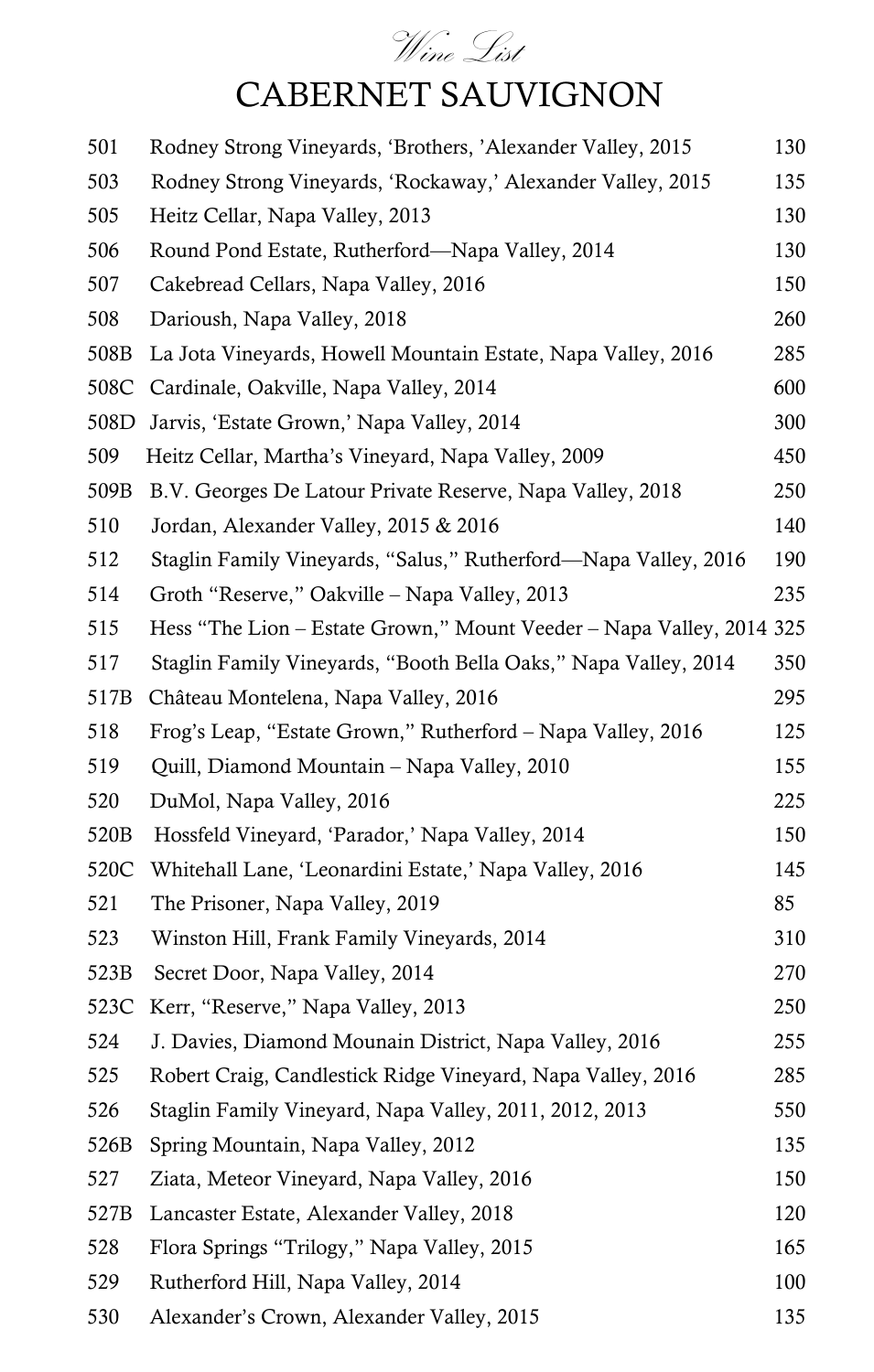# Wine List CABERNET SAUVIGNON

| 531              | Cain Five, Spring Mountain District—Napa Valley, '04, '09, '12, '15  | 240 |
|------------------|----------------------------------------------------------------------|-----|
| 532              | Salvestrin, Napa Valley, 2015                                        | 95  |
| 533              | St. Francis Reserve, Alexander Valley 2015                           | 110 |
| 534              | Shafer "One Point Five," Stags Leap – Napa Valley, 2016              | 195 |
| 535              | Far Niente, "Estate Bottled," Oakville—Napa Valley, 2016             | 375 |
| 536C             | Three Vineyard Blend, Diamond Creek Vineyards, Napa Valley, 2016 595 |     |
| 536              | Long Meadow Ranch, Rutherford Estate, Napa Valley, 2015              | 130 |
| 538              | Long Meadow Ranch, 'E.J. Church,' Nappa Valley, 2013                 | 180 |
| 539              | Stewart "Nomad," Napa Valley, 2016                                   | 275 |
| 542              | Daou, "Soul of a Lion," Paso Robles, 2016                            | 230 |
| 542B             | Hall Cœur, Napa Valley, 2016                                         | 175 |
| 543              | Kellener, Oakville-Napa Valley, 2013                                 | 135 |
| 544              | Luna Vineyards, Napa Valley, 2014                                    | 90  |
| 544B             | Keenan, Napa Valley, 2015                                            | 90  |
| 545              | Michael Mondavi, Napa Valley 2016                                    | 295 |
| 546              | Jax Vineyards, 'Block 3,' Napa Valley, 2016                          | 220 |
| 546A             | Pine Ridge Vineyards, 'Fortis', Napa Valley, 2014                    | 450 |
| 546B             | Rombauer Vineyards, Napa Valley, 2016                                | 275 |
| 546C             | Sunbasket Vineyard, 'Corison' Napa Valley, 2016                      | 295 |
| 546D             | Kathryn Hall, Napa Valley, 2017                                      | 295 |
| 547              | Joseph Phelps, "Insignia," Napa Valley, 2018                         | 650 |
| 547B             | Tomahawk Vineyard, 'Chimney Rock,' Napa Valley, 2015                 | 200 |
| 547D             | Ridge "Monte Bello," Santa Cruz Mts., 2007, 2008, 2015, 2017         | 575 |
| 550              | Double Diamond, Oakville—Napa Valley, 2016                           | 155 |
| 550 <sub>B</sub> | Opus One, Napa Valley, 2013                                          | 600 |
| 552              | Silverado Vineyards, "Estate Grown," Napa Valley, 2018               | 100 |
| 553              | Sinegal, Napa Valley, 2015                                           | 140 |
| 554              | Ridge, "Estate," Monte Bello Vineyards, 2016                         | 150 |
| 554B             | Joseph Phelps, Napa Valley, 2019                                     | 195 |
| 556              | The Hess Collection, Mount Veeder—Napa Valley, 2013                  | 135 |
| 556B             | Charles Krug, 'Vintage Selection,' Napa Valley, 2016                 | 220 |
| 557              | Martin Ranch, Therese Vinards, Santa Cruz Mountains, 2016            | 90  |
| 557B             | Estate Vineyards, 'Rodney Strong,' Knights Valley, 2015              | 90  |
| 558              | Nickel & Nickel, Oakville, Napa Valley, 2016                         | 195 |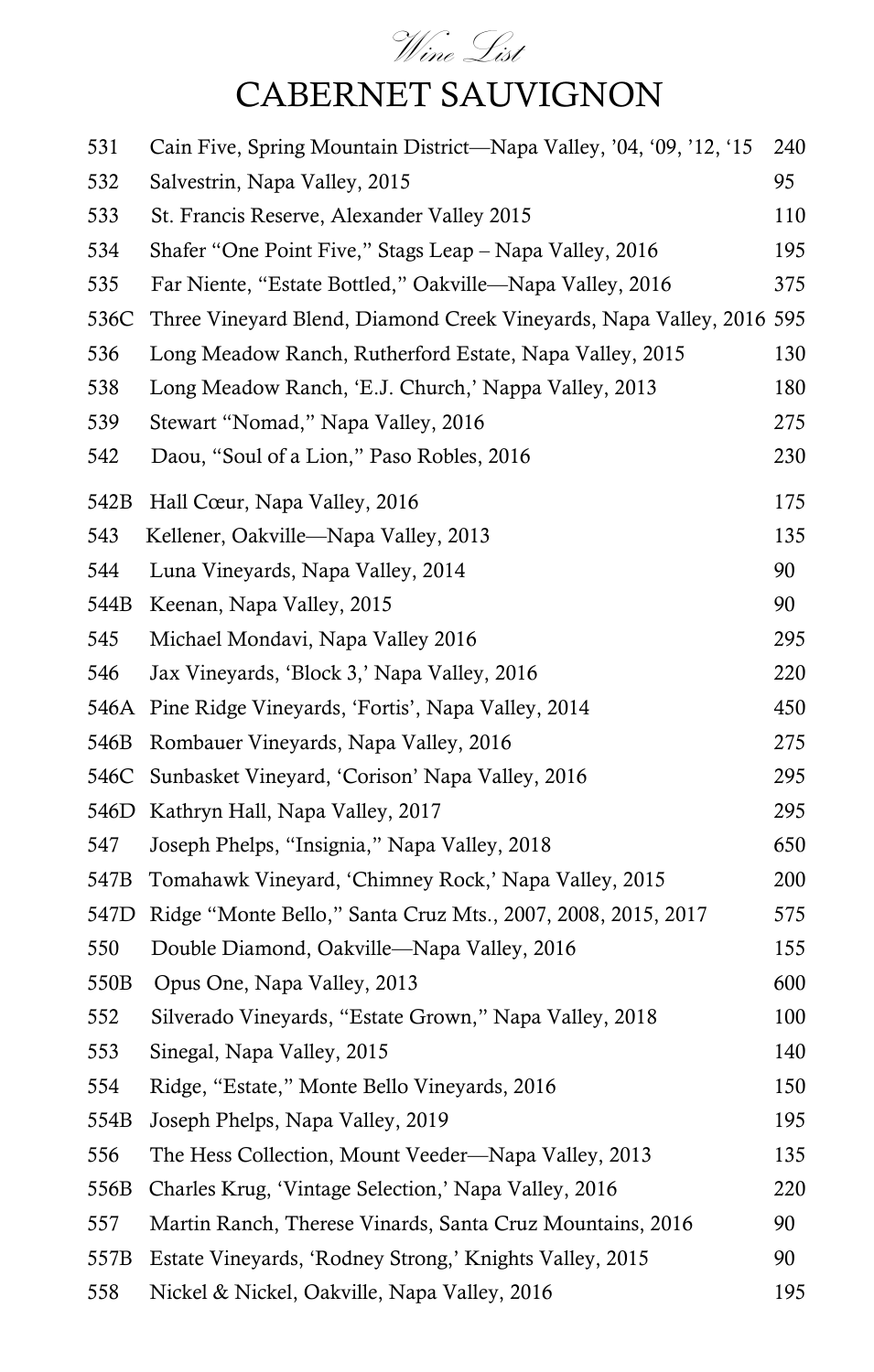# Wine List CABERNET SAUVIGNON

| 560              | Vine Cliff, Oakville—Napa Valley 2013                       | 125 |
|------------------|-------------------------------------------------------------|-----|
| 561B             | J. Lohr Signature, Paso Robles, 2017                        | 190 |
| 561              | Grgich Hills, "Estate Grown," Napa Valley, 2015             | 130 |
| 562              | Dunn Vineyards, Howell Mountain, Napa Valley, 2016          | 290 |
| 562B             | Ovid, Napa Valley, 2017                                     | 590 |
| 562C             | Hewitt Vineyards—Estate Grown, Napa Valley, 2016            | 250 |
| 563              | Judge Palmer, Napa Valley, 2016                             | 230 |
| 564              | Justin Isosceles, Paso Robles, 2016                         | 145 |
| 565              | Trefethen, Oak Knoll District – Napa Valley, 2015           | 90  |
| 566              | Frank Family Vineyards, Napa Valley, 2016                   | 125 |
| 567              | Silver Oak, Alexander Valley, 2016                          | 145 |
| 569              | Lion Tamer, "The Hess Collection," Napa Valley, 2016        | 95  |
| 571              | Burgess Cellars, Hillside Vineyards, Napa Valley, 2015      | 95  |
| 576              | Grgich Hills, Napa Valley, 2012                             | 200 |
| 577              | Inkblot Cabernet Franc, Lodi, 2016                          | 80  |
| 582              | Faust, Napa Valley, 2016                                    | 125 |
| 583              | VinSoleil Cellars, Napa Valley, 2014                        | 95  |
| 584              | Silver Oak, Napa Valley, 2016                               | 245 |
| 586              | Legacy Collection, 'Peju,' Napa Valley, 2019                | 80  |
| 587              | Duckhorn Vineyards, Howell Mountain, Napa Valley, 2016      | 195 |
| 588              | Outerbound, Alexander Valley, 2018                          | 80  |
| 589              | Raymond "Generations," Napa Valley, 2012                    | 275 |
| 841              | Louis M. Martini, Napa Valley, 2015                         | 95  |
|                  | BORDEAUX                                                    |     |
| 578              | Jean-Michel Cazes "Pauillac," France, 2012                  | 110 |
| 579              | La Fleur De Château Haut-Piquat, Lussac Saint-Emilion, 2015 | 95  |
| 579B             | Château Haut-Tayac, Saint-Emilion, 2014                     | 100 |
| 580              | Château la Bridane, Saint Julien, France, 2012              | 95  |
| 580 <sub>B</sub> | Château Pierrail, Bordeaux Superieur, 2016                  | 95  |
| 581              | Pomerol, Clos De La Vieille Ecole, France, 2012             | 110 |
| 581B             | Chateau La Mission, Lalande-De-Pomerol, 2015                | 110 |
| 590              | Les Gravieres de Marsac Margaux, France, 2012               | 110 |
| 591              | Clos De Menuts, Saint-Emilion Grand Cru, 2015               | 95  |
| 592              | Jean-Michel Cazes "Pauillac," France, 2014                  | 95  |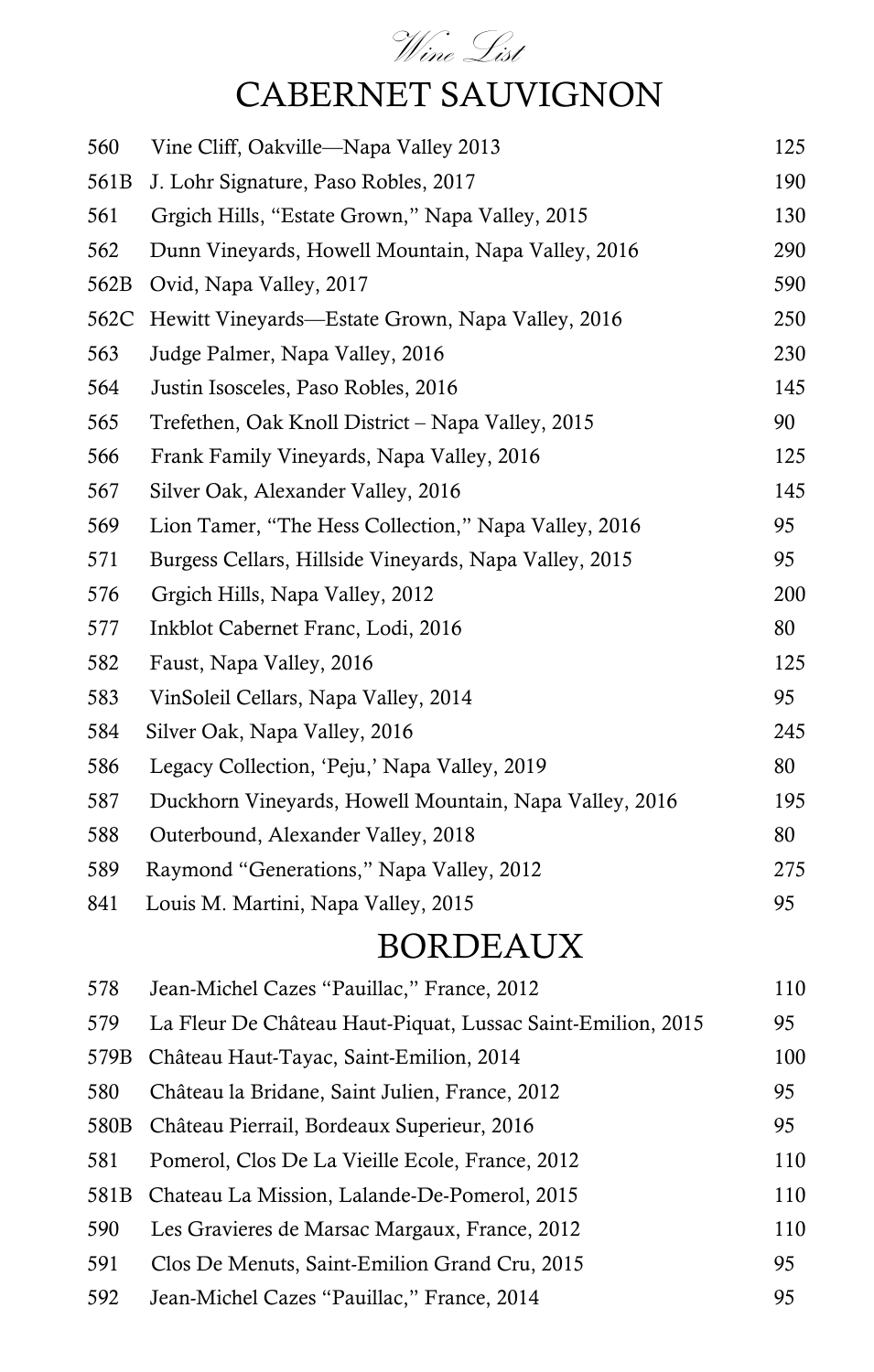# Wine List REST OF THE WORLD

| 823  | Brotte "Hauts de Barville," Chateauneuf-du-Pape, France, 2015            | 140 |
|------|--------------------------------------------------------------------------|-----|
| 585  | Brotte Crozes Hermitage, La Rollande, France, 2013                       | 170 |
| 833  | Domaine Doudet "1er Cru-Clos du Roy," Beaune, Burgundy, 2012             | 95  |
| 833B | Domaine Glantenay, Pommard – Burgundy, France, 2012                      | 110 |
| 547F | Domaine de la Solitude, Chateauneuf du Pape, "Reserve," France, 2018 360 |     |
| 828  | Bouchard Pere et Fils, Premier Cru, Burgundy, France, 2014               | 250 |
| 575  | Château Laplagnotte-Bellevue, 2014                                       | 95  |
| 594  | Sonsierra Reserva, Rioja, Spain, 2010                                    | 70  |
| 595  | Senorio De Sarria, "Reserva", Navarra, 2010                              | 70  |
| 596B | Catena Alta, Malbec, Bodega Catena Zapata, Argentina, 2015               | 85  |
| 548  | Catena Zapata, Malbec, Mendoza, Argentina, 2013                          | 195 |
| 548B | Catena Zapata, Malbec, Argentina, 2015                                   | 190 |
|      | <b>MERLOT</b>                                                            |     |
| 555  | Duckhorn Vineyards, Napa Valley, 2015                                    | 95  |
| 574  | Grgich Hills, Napa Valley, 2015                                          | 75  |
| 570  | Ridge "Estate," Monte Bello Vy., Santa Cruz Mountains, 2012              | 95  |
|      | PINOT NOIR                                                               |     |
| 831  | Domaine Anderson, Anderson Valley – Mendocino, 2012                      | 90  |
| 832  | Dumol, Russian River Valley, 2019                                        | 150 |
| 837  | En Route, Russian River Valley, 2015                                     | 125 |
| 805  | Outerbound, Russian River Valley, 2018                                   | 75  |
| 818B | Flowers, Sonoma Coast, 2019                                              | 120 |
| 837B | ZD, Carneros, 2013                                                       | 100 |
| 845  | Sea Smoke "Ten," Santa Rita Hills, 2018                                  | 210 |
| 844C | Sea Smoke "Southing," Santa Rita Hills, 2018                             | 180 |
| 844  | Adelsheim, Willamette Valley, Oregon, 2015                               | 95  |
| 803  | Archery Summit, Willamette Valley, Oregon, 2016                          | 100 |
| 844B | Benton-Lane "Estate Grown," Willamette Valley, Oregon, 2015              | 75  |
| 816  | Lange, Estate Winery & Vineyards, Willamette Valley, 2015                | 85  |
| 804  | Colene Clemens Vineyards, Dopp Creek, Oregon, 2017                       | 90  |
| 830  | Zena Crown Vineyard, "Slope," Yamhill, Oregon, 2018                      | 160 |
| 820  | Walt, Shea Vineyard, Oregon, 2018                                        | 140 |